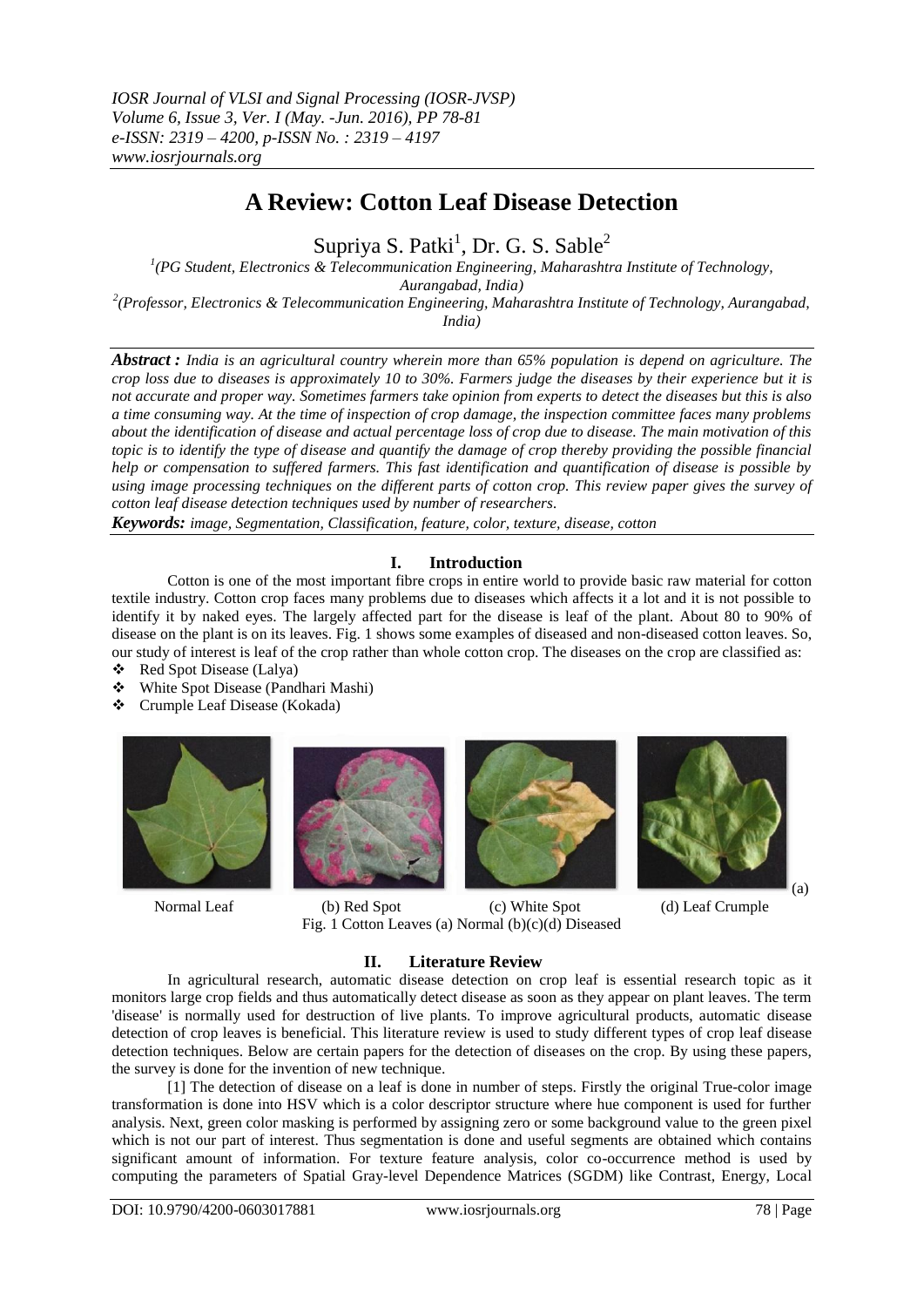homogeneity and correlation for hue content. [2] In pre-processing, truecolor image is converted to intensity image. During thresholding process, each pixel is considered as an object if its pixel value is greater than threshold value. The histogram of this thresholded image is obtained and is equalized. Now textural features are extracted using color co-occurrence matrix (CCM) and K-means clustering technique is used for disease detection.

[3] The system is divided in three steps: (i) Leaf segmentation (ii) Disease segmentation and (iii) Classification of disease. For leaf segmentation, LAB color space is used. This resulted image is clustered using Self-organizing feature map (SOFM) and color features are extracted using Back Propagation Neural Network (BPNN). Now grape leaf disease segmentation is performed using modified self organizing feature map with genetic algorithms for optimization and Support Vector Machine for classification. Gabor filter is also used to analyze leaf disease color features more efficiently. [4] The captured image is firstly enhanced followed by color image segmentation using edge detection techniques like Sobel and Canny. Image classification & diseased spot identification is performed using HPCCDD algorithm. The input captured images are directly sent by the farmers and after disease identification, the best solution to disease and pest recommendation is sent in 3 languages. [5] The system is proposed to regularize and extract eigenfeature from cotton leaf image. To extract the eigenfeature, scatter matrices are created using 100 sample images. This scatter matrix is developed which is within class type and this matrix is decomposed into various subspaces related to various diseases by considering the various variation of pixel value. Feature extraction and dimensionality reduction occur at the final stage. After comparison of feature, it results in disease identification.

[6] The RGB is transformed into other color space and most green color pixels are identified by applying K-means clustering technique. For masking these green color pixels, Otsu's method of thresholding is used. Next, diseased segmented RGB image is converted to HIS format and texture features are calculated using Color Co-occurrence Matrix (CCM) technique. Finally, the recognition process is performed for the extracted features through a pre-trained neural network. [7] The methodology is proposed for early and accurate disease detection on plant using diverse image processing techniques and Artificial Neural Network (ANN). The work starts with capturing sample images. These RGB images are converted into the CIE L\*a\*b\* or CIELAB color scale for segmentation purpose. The images are filtered by Gabor filter to extract the texture and color features. Finally ANN is used for recognition and classification of image.

[8] Firstly the image is converted from RGB to gray, filtered using LPF and guassian filter. For segmentation, K-means clustering is applied followed by graph cut energy minimization operation. In color feature extraction, the segmented RGB image is partitioned into 64 blocks and a single representative color is calculated by averaging of pixel colors from each block and converted the image from RGB to YCbCr color space. Now 8X8 DCT is applied to obtain DCT of Y, Cb, Cr and zigzag scanning is performed to get color layout descriptor of the input image. By considering the parameters like area, perimeter, sharpness, etc., the shape features are calculated. [9] The image acquisition is done using digital camera and images are enhanced or smoothened with the help of Low Pass Filter and Gaussian filter. Active contour model (snakes) is used for image segmentation and seven Hu's moments are extracted as features to train the classifier . Those hu's moments are variable in rotation, scale and object translation. Finally using this feature vector, the feed-forward back propagation network method is used for the classification of disease.

[10] The effect of RGB to Gray, YCbCr, HSI and CIELAB color space is compared during preprocessing stage to detect the diseased spots on leaf. The converted image is then smoothened using Median filter by removing noise. From this noise free image, the diseased spots are detected by the application of Otsu's thresholding method on perticular color plane. In Method 1: RGB image is converted to Gray and applied Otsu's thresholding on the same. In Method 2: RGB image is first converted into YCbCr color space and after filteing otsu's threshold method is applied on "Cr" plane to detect the diseased spots. In Method 3: Here, instead of YCbCr, RGB image is converted to HSI color space, filtered and otsu's method of thresholding is applied on "H" component. In Method 4: Again same work is done for CIELAB color space and thresholding is applied on "A" component of filtered LAB color space. Finally CIELAB color model is used after comparing all methods. [11] The samples of diseased rice leaves are collected and the images are captured in macro mode through Digital camera. During pre-processing, captured images are replaced into Hue Intensity Saturation (HIS) model for segmentation after increasing brightness and contrast to preserve the image information. For segmentation, Entropy based bi-level threshoding method is used and boundaries are detected to extract the diseased spots with the help of 8-connectivity method. The spot size is defined for the range between 300x300 to 1500x1500. In post-processing, Self Organizing Map (SOM) neural network method is used for classification of disease on rice.

[12] In the proposed system, the work is done on Grape leaf for the diagnosis and classification of diseases using NN. Initially, the grape leaf image with complex background is captured as input and resized to standard size 300X300. The background is removed using green color pixel masking and the noise is removed with the help of anisotropic diffusion upto 5 iterations to preserve the infected part information. Then, disease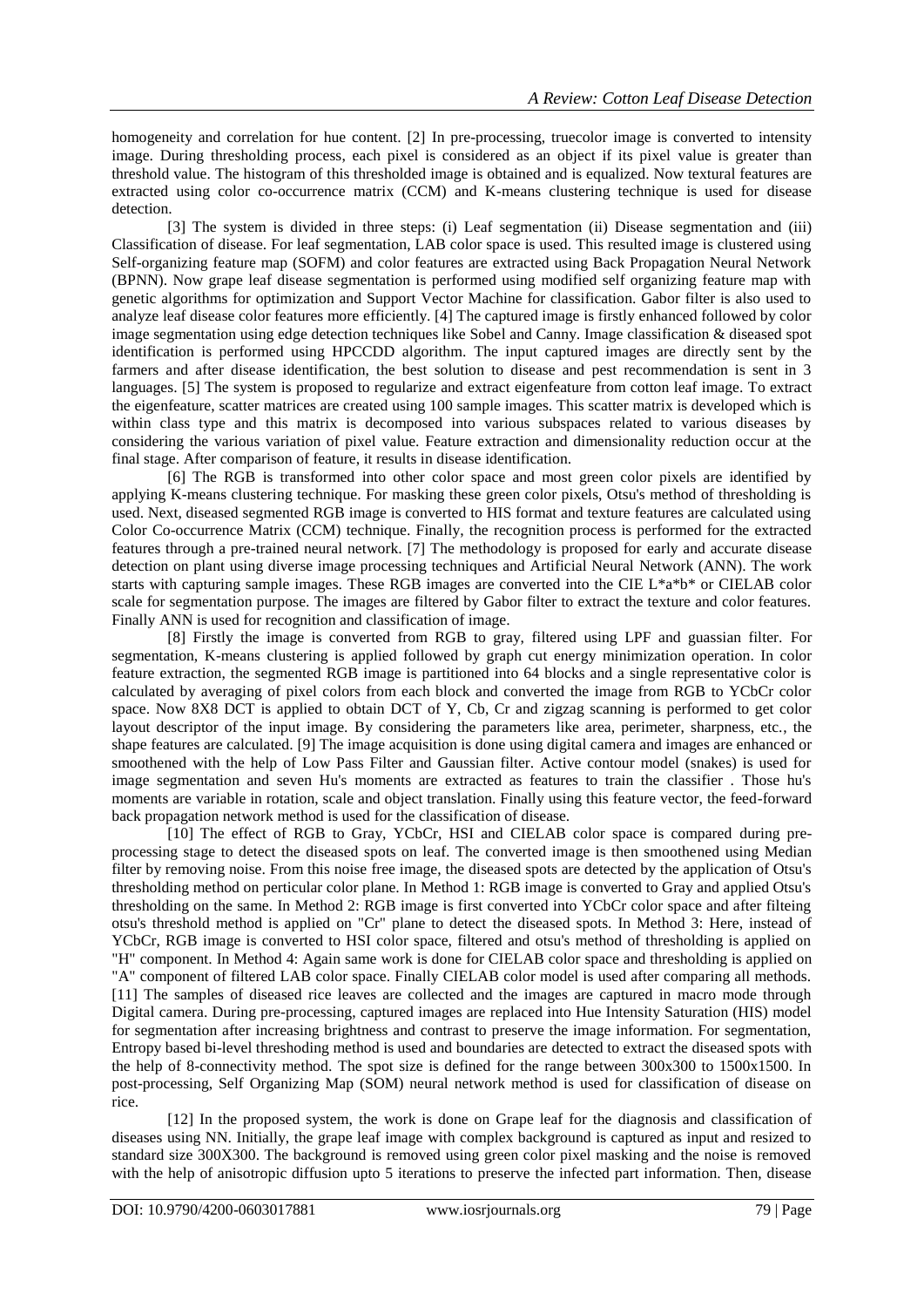segmentation is carried out using K-means clustering and the textural information from diseased part of segmented image is calculated from GLCM matrix for nine features. The extracted features are used by Feed forward BPNN to classify. [13] In this system, a color image is captured by digital camera in the laboratory with dark background to avoid the effect of environmental factors and then images are transferred to the computer. The segmentation is done to get the diseased part by setting appropriate threshold value mathematically & edges of image are detected using Sobel method. Next, The extraction of texture-feature for color image is done using CIE XYZ color space and the extraction of color-feature for color image is done using CIE L\*a\*b\* color space. The shape feature is also extracted by considering the parameters like area, roundness, shape complexity, etc. Using these features, membership function is calculated and defined for each class of disease for disease recognition and lastly it is used in a nearest neighbor classification.

#### **III. Summary Of Literature Review**

From above literature survey it is observed that numbers of methods are used by number of researchers for leaf disease detection and classification. While developing the system, researchers considered some key points like accuracy, speed, complexity, cost and flexibility. Following is the summary of used techniques and the gaps identified by the researchers:

| Ref. No.       | <b>Techniques Used</b>                                                                                                                   | <b>Features</b>                                                                                                                              | <b>Gaps Identified</b>                                                                                                       |
|----------------|------------------------------------------------------------------------------------------------------------------------------------------|----------------------------------------------------------------------------------------------------------------------------------------------|------------------------------------------------------------------------------------------------------------------------------|
| $\mathbf{1}$   | RGB to HSV color space, green<br>color masking, CCM using SGDM                                                                           | HSV color space gives<br>good color<br>description<br>textural<br>to<br>extract<br>the<br>information.                                       | recognition<br>The<br>of<br>rate<br>classification process is slow.                                                          |
| $\mathfrak{2}$ | Grayscale, Histogram, Histogram<br>equalisation, HSI, CCM, K-means<br>clustering                                                         | Enhances accuracy in automatic detection<br>of normal and affected produce                                                                   | Limited database used.                                                                                                       |
| 3              | LAB color space, SOFM, BPNN,<br>Genetic Algorithm, SVM classifier,<br>Gabor filter                                                       | Gives automatic plant disease diagnosis<br>with very efficient classifier.                                                                   | Limits to extract ambiguous<br>color pixel from background.                                                                  |
| $\overline{4}$ | Image enhancement, Sobel & Canny<br>detection.<br>edge<br><b>HPCCDD</b><br>Algorithm                                                     | The proposed HPCCDD algorithm gives<br>highest detection accuracy of 98.1%                                                                   | System is complex.                                                                                                           |
| 5              | Eigen feature extraction, Scatter<br>matrix                                                                                              | Eigen feature extraction has more success<br>rate than other methods. It gives 90%<br>accuracy to detect red spot disease.                   | Less accuracy to detect the<br>diseases other diseases red spot<br>disease.                                                  |
| 6              | HIS, K-means clustering, Otsu's<br>thresholding, CCM method, Neural<br>network                                                           | The system is robust with 83% to 94%<br>detection accuracy.                                                                                  | The recognition rate is less as<br>compared to other classifiers.                                                            |
| $\overline{7}$ | CIE L*a*b*, Gabor filter, Artificial<br>Neural Network                                                                                   | Gabor filter and ANN gives better results<br>with 91% recognition rate.                                                                      | Complex algorithm.                                                                                                           |
| 8              | K-means clustering,<br>Graph cut<br>minimization,<br>Image<br>energy<br>quantization, YCbCr, DCT, Zigzag<br>scanning                     | The system gives good result using color $\&$<br>shape feature for 3 kinds of diseases<br>followed by any classifier.                        | The system is complex due to<br>more number of algorithms                                                                    |
| 9              | LPF.<br>Gaussian<br>filter,<br>Active<br>$(snake)$ ,<br>Feed-<br>Contour model<br>forward back propagation neural<br>network             | The classifier gives average accuracy about<br>95.52% with automatic disease detection.                                                      | The processing time increases<br>due to snake<br>segmentation<br>algorithm.                                                  |
| 10             | YCbCr, HSI, CIELAB color space,<br>Median Filter, Otsu's thresholding                                                                    | Noise introduced due to camera flash,<br>background & veins can be eliminated<br>using CIELAB color space successfully.                      | of<br>veins<br>Disturbance<br>with<br>different color than green is hard<br>to ignore.                                       |
| 11             | HIS color space, Entropy based bi-<br>level<br>thresholding,<br>boundary<br>detection, SOM neural network<br>classifier                  | Detection technique is computationally<br>efficient<br>which<br>gives<br>satisfactory<br>classification of test images.                      | The system is time consuming.                                                                                                |
| 12             | Image<br>resizing,<br>Anisotropic<br>diffusion.<br>K-means<br>clustering.<br>GLCM,<br>Feed-forward<br>back<br>propagation neural network | The system is robust which can work for<br>complex background, varying distance &<br>lightening condition at the time of image<br>capturing. | Only 2 diseases detected with<br>limited sample images                                                                       |
| 13             | CIE XYZ color space, CIE L*a*b*<br>Sobel<br>color<br>space,<br>method,<br>function,<br>membership<br>nearest<br>neighbour classifier     | The system gives 70% classification<br>accuracy with less than 2sec recognition<br>time                                                      | 3.2Mpixel low resolution digital<br>camera may give wrong result<br>and limited sample images may<br>affect system accuracy. |

#### **IV. Conclusion**

Thus, this paper gives the review of techniques for disease detection on crop leaves. To propose the methodology, number of parameters are considered by the researchers like simple and robust system, recognition time & accuracy, automatic detection, proper classification and less computational time. This paper is very much helpful for the study of existing systems and development of new technology for disease detection on crop leaves.